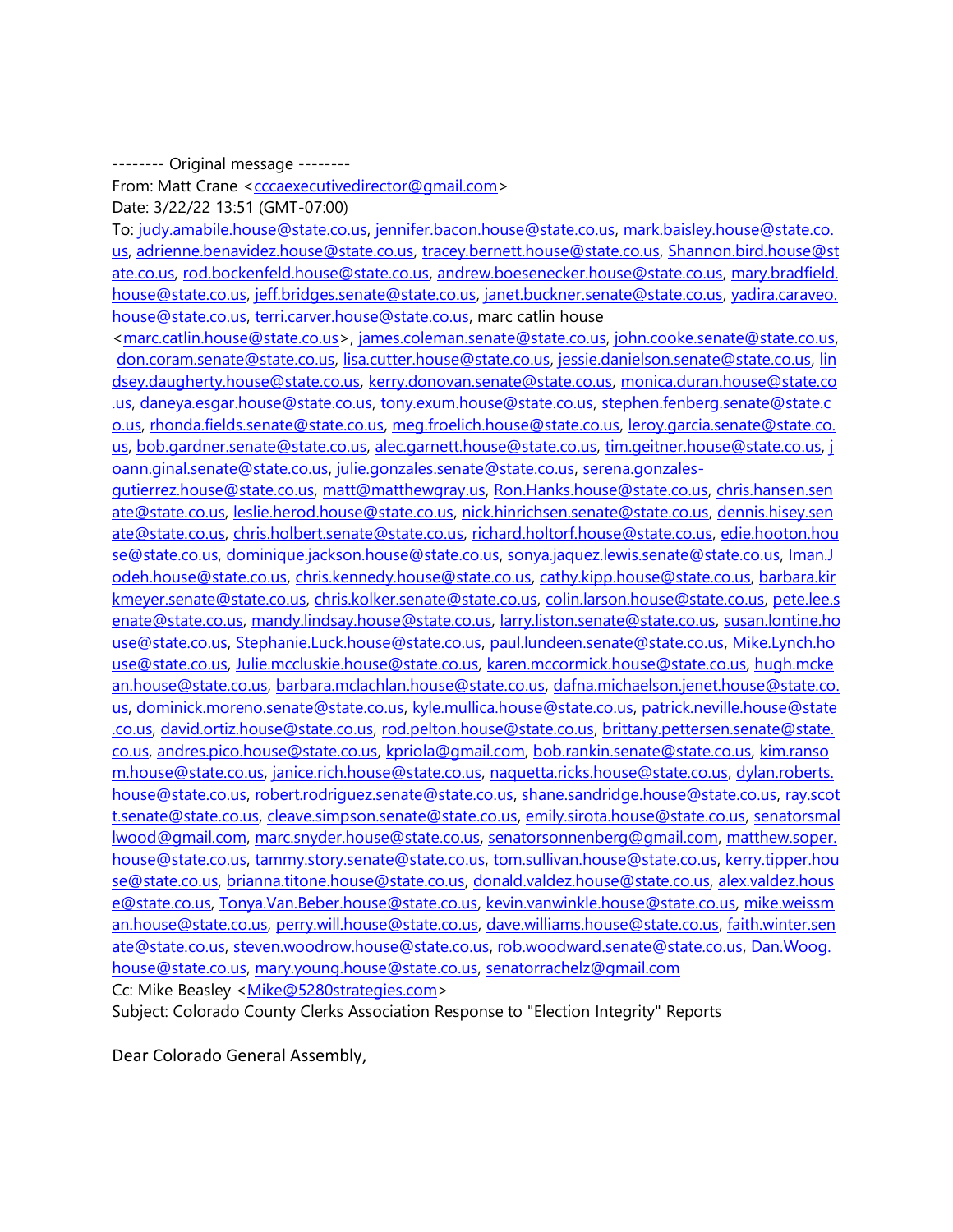Many of you have received form emails from your constituents asking about allegations contained in three reports claiming to detail illegal activities regarding our election/voting systems. Two of these reports are related to the election security breach in Mesa County last year.

In general, the allegations in these reports are largely what has been alleged and debunked as half-truths and outright falsehoods for many months now. Two key points you should keep in mind when discussing these with your constituents.

First and foremost, not a single one incident of fraud or misconduct has been proven in these reports. The reports actually demonstrate how little the author(s) and contributor(s) know about election law, systems, and processes. Here is what is true:

- Not one of these reports have shown any evidence that the results of the 2020 election or any other election were not accurate.
- Our systems specifically use redundant checks and rechecks to ensure that they are safe. Some of these protections include equipment-related security measures including restricted access and video monitoring, pre-election testing that includes community members as witnesses and post-election activities such as risk-limiting tabulation audits. Strict chain of custody, as demanded by Colorado statute/rule, adds significantly to our security posture.
- This flurry of reports is a deliberate strategy by grifters and bad actors to create the impression that something is wrong with our election systems, spread fear, and create chaos to achieve their policy goals, which include reducing voting to only one day, potentially disenfranchising our military voters and voters with a disability, and handcounting ballots. Ironically, their "solutions" to achieve greater election integrity will actually have the opposite effect. Their solutions will decrease voter access to the ballot and make our elections less secure and less accurate.

Here are the top claims repeated in "reports" from Mesa County.

#### 1. **The false accusation that voting records required to be retained are somehow deleted during routine voting system updates, called the Trusted Build**

Records required for retention under federal and state election law are not deleted as a part of the Trusted Build process. Colorado tests voting systems to the 2002 Voting System Standards. [You can find those standards here.](https://urldefense.proofpoint.com/v2/url?u=https-3A__www.eac.gov_voting-2Dequipment_voluntary-2Dvoting-2Dsystem-2Dguidelines&d=DwMFaQ&c=sdnEM9SRGFuMt5z5w3AhsPNahmNicq64TgF1JwNR0cs&r=C_GBc4XA7L1OjAbXi-Pz-kCyhzqkQoXeBNNC6Shq1Pc&m=9zamCzGgFO8Er_czMV0RcxaXXKZHRqd8Y_BWFMT8NKgaojddpgEUtu0lfQyx0cmp&s=YbEjs41YCoyo4cnSpStWBuQqW6UL6WnbWb-eYF-3HME&e=)

There, you will see that records required for retention under federal and state law come from the voting system itself, not the full computer operating system.

By design, the Trusted Build process installs the new files and removes files related to the old build. This is not a violation of federal or state election retention laws. The state retains a copy of the old Trusted Build and counties retain backups of their election projects from the voting system. These backups include access and activity logs for the voting system, in compliance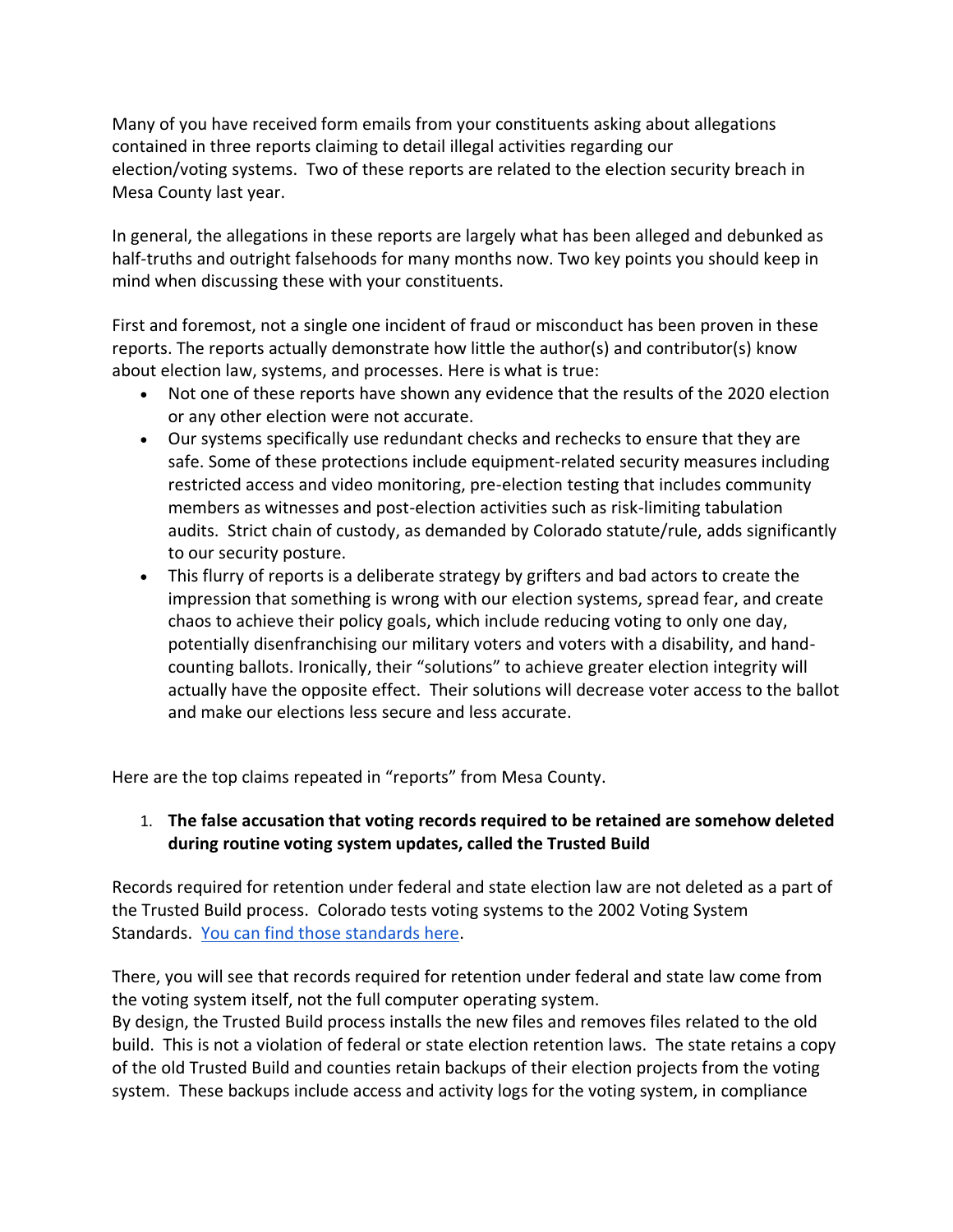with law. Furthermore, each county retains the voted paper ballots from each election for 25 months after each election as required by Colorado law. Those three components allow a county to recreate/reconstruct the election, recount ballots again if necessary, and audit the accuracy of the system in tabulating the ballots, which ensures compliance with federal and state law.

#### 1. **The entirely erroneous assertion that the voting system testing lab used by Colorado lost its federal accreditation and thus the voting systems used in Colorado should be decertified as a result**

Any assertion that the federally accredited voting system testing lab (VSTL) used by Colorado lost its federal accreditation is absolutely not true. Election Assistance Commissioner Don Palmer presented at the 2022 CCCA Winter Conference and explained that PRO V &V never had its accreditation revoked. [You can read the EAC response to these false accusations.](https://urldefense.proofpoint.com/v2/url?u=https-3A__www.eac.gov_voting-2Dequipment_voting-2Dsystem-2Dtest-2Dlaboratories-2Dvstl_pro-2Dvv&d=DwMFaQ&c=sdnEM9SRGFuMt5z5w3AhsPNahmNicq64TgF1JwNR0cs&r=C_GBc4XA7L1OjAbXi-Pz-kCyhzqkQoXeBNNC6Shq1Pc&m=9zamCzGgFO8Er_czMV0RcxaXXKZHRqd8Y_BWFMT8NKgaojddpgEUtu0lfQyx0cmp&s=Q80eoBy8_H5nc27sReQuKLCDnbYrt703bNioPZOmXW0&e=) The VSTL never lost the ability under the law to test and certify voting systems for use.

## 1. **The false assertion that voting systems are built to connect to the internet**

Yes, there is wireless technology on many of our voting system components. Voting systems are tested and certified for use by the federal government and the state of Colorado with these wireless components included. The mere presence of these components does not violate federal or state law. However, the wireless ability is disabled in Colorado as a part of the Trusted Build process. Counties do have the ability to validate this. Validating that wireless functionality is disabled will be a part of the Public Logic and Accuracy Test conducted before every election in every county moving forward.

## 1. **The false assertion that voting systems across counties contain unauthorized software that could somehow allow access from external sources**

This claim is not new and has been debunked on numerous occasions, going back to grifters making the same claim in Antrim County, MI after the 2020 election. There are two components of this lie here in Colorado:

a. Microsoft Sequel Server Management Studio (SSMS). On the Dominion system, this software plays a role in adjudication. Grifters and bad actors contend that because this part of Sequel was not explicitly identified on the Colorado application for certification, that it's use is illegal. This is more malinformation. While it was not explicitly identified on the certification, it is common knowledge that SSMS is a normal part of having Sequel installed. Furthermore, in the product documentation submitted by Dominion during the certification process, SSMS is CLEARLY identified as part of the configuration for both standard and express accounts. Here is the link to the product documentation. The reference to MSMS can be found on pages 39-40. [https://www.sos.state.co.us/pubs/elections/VotingSystems/DVS-](https://www.sos.state.co.us/pubs/elections/VotingSystems/DVS-DemocracySuite511/documentation/2-02-SystemOverview-5-11-CO.pdf)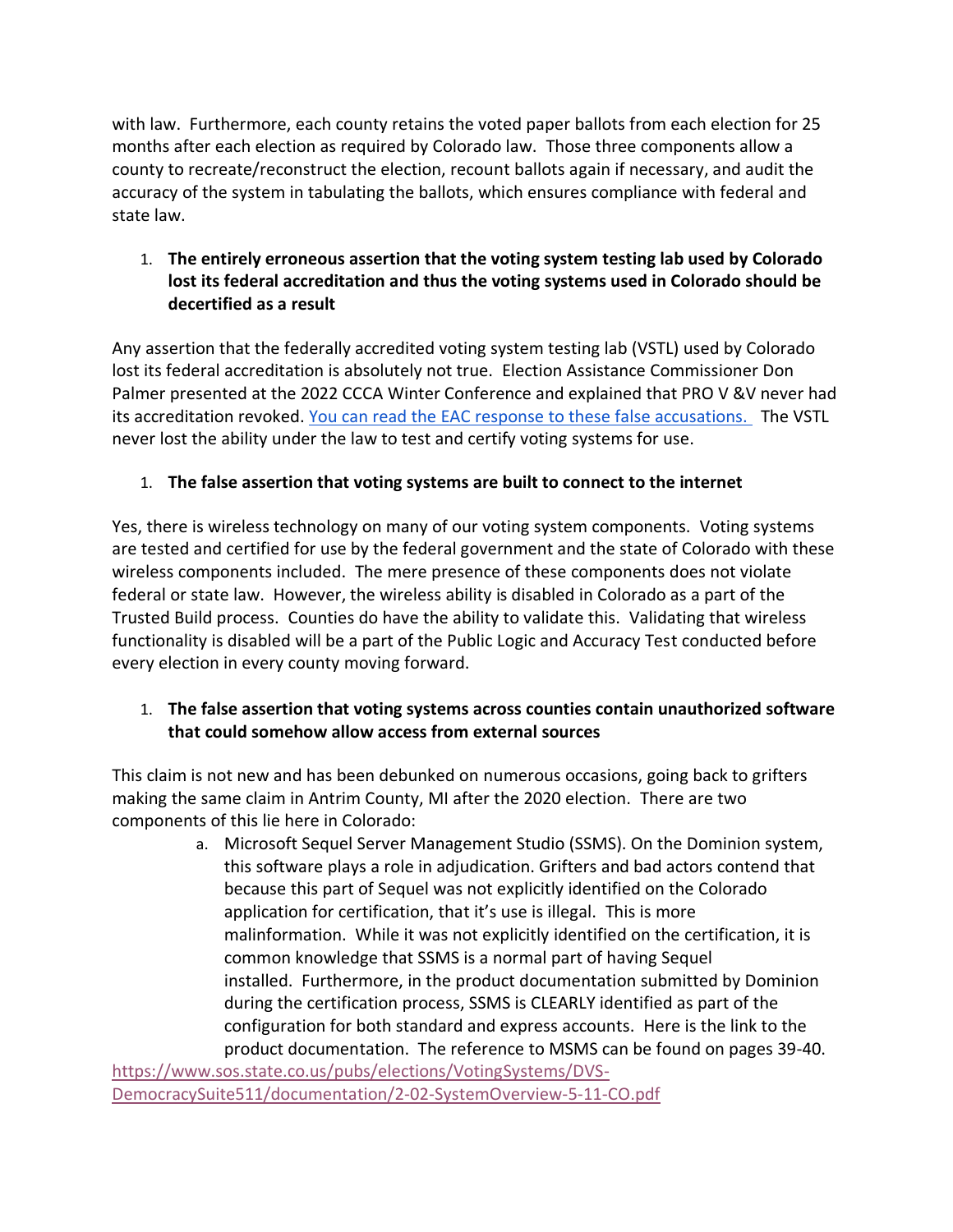b. LibreOffice. Many counties have downloaded this freeware version of Microsoft Office to their voting system. According to the grifters and bad actors, this download is illegal and should disallow counties from using their voting system. However, Colorado Election Rule 20.2 clearly allows counties to download additional software to voting systems with the approval of the Colorado Department of State (CDOS). CDOS has approved the LibreOffice download.

Once again, either the grifters and bad actors did a poor job of research or they are purposely spreading disinformation.

Also issued recently by the group calling itself the United States Election Integrity Plan "USEIP" is an attempt to report on what they describe as a "voter canvass." [You can see that full report](https://urldefense.proofpoint.com/v2/url?u=https-3A__useipdotus.files.wordpress.com_2022_03_useip-2Dcolorado-2Dcanvassing-2Dreport.pdf&d=DwMFaQ&c=sdnEM9SRGFuMt5z5w3AhsPNahmNicq64TgF1JwNR0cs&r=C_GBc4XA7L1OjAbXi-Pz-kCyhzqkQoXeBNNC6Shq1Pc&m=9zamCzGgFO8Er_czMV0RcxaXXKZHRqd8Y_BWFMT8NKgaojddpgEUtu0lfQyx0cmp&s=xUyBmO84s6NLegorEmoJdzQuqDENrE3h1N_VfHvk960&e=)  [here.](https://urldefense.proofpoint.com/v2/url?u=https-3A__useipdotus.files.wordpress.com_2022_03_useip-2Dcolorado-2Dcanvassing-2Dreport.pdf&d=DwMFaQ&c=sdnEM9SRGFuMt5z5w3AhsPNahmNicq64TgF1JwNR0cs&r=C_GBc4XA7L1OjAbXi-Pz-kCyhzqkQoXeBNNC6Shq1Pc&m=9zamCzGgFO8Er_czMV0RcxaXXKZHRqd8Y_BWFMT8NKgaojddpgEUtu0lfQyx0cmp&s=xUyBmO84s6NLegorEmoJdzQuqDENrE3h1N_VfHvk960&e=) In general, it is impossible to respond specifically to any of its assertions because we know too little about the canvas itself. Important questions that the report does not answer include:

- Who are the canvassers?
- How did the canvassers interact with the voters?
- Did the canvassers use a script? Was the script biased?
- What voters were surveyed?
- How did they overcome the bias of talking to only one person in a house with multiple voters?
- Are the neighborhoods surveyed representative of the county?
- Are the counties surveyed representative of the state? (Obviously Douglas, El Paso, Pueblo, and Weld are not representative of the entire state)
- Why were results from other counties not included in the report?

Furthermore, it's fair to ask why USEIP has not turned over the data and/or affidavits that support their claims. If they have evidence of poor voter rolls and illegal activity, they should have turned that information over to be investigated when they released their report. If the information is accurate, having the data would allow counties to update voter rolls and pursue legal charges if warranted.

One other important thing to note. USEIP members collected a list of approximately 750 deceased people who they claim had cast a ballot in the 2020 General Election. They submitted this list to authorities in El Paso County last year. Upon investigation, they were correct about only ONE voter. However, the El Paso County Clerk and Recorder's Office had caught this attempt at fraud during signature verification, the ballot was not counted, and the matter was referred to the district attorney for further investigation.

We understand a new report regarding the Mesa County election security breach has just been introduced. We will study that report vigorously as well. Based on the poor assumptions/conclusions from the first two reports, it is fair to say we are cynical about any claims in this new report.